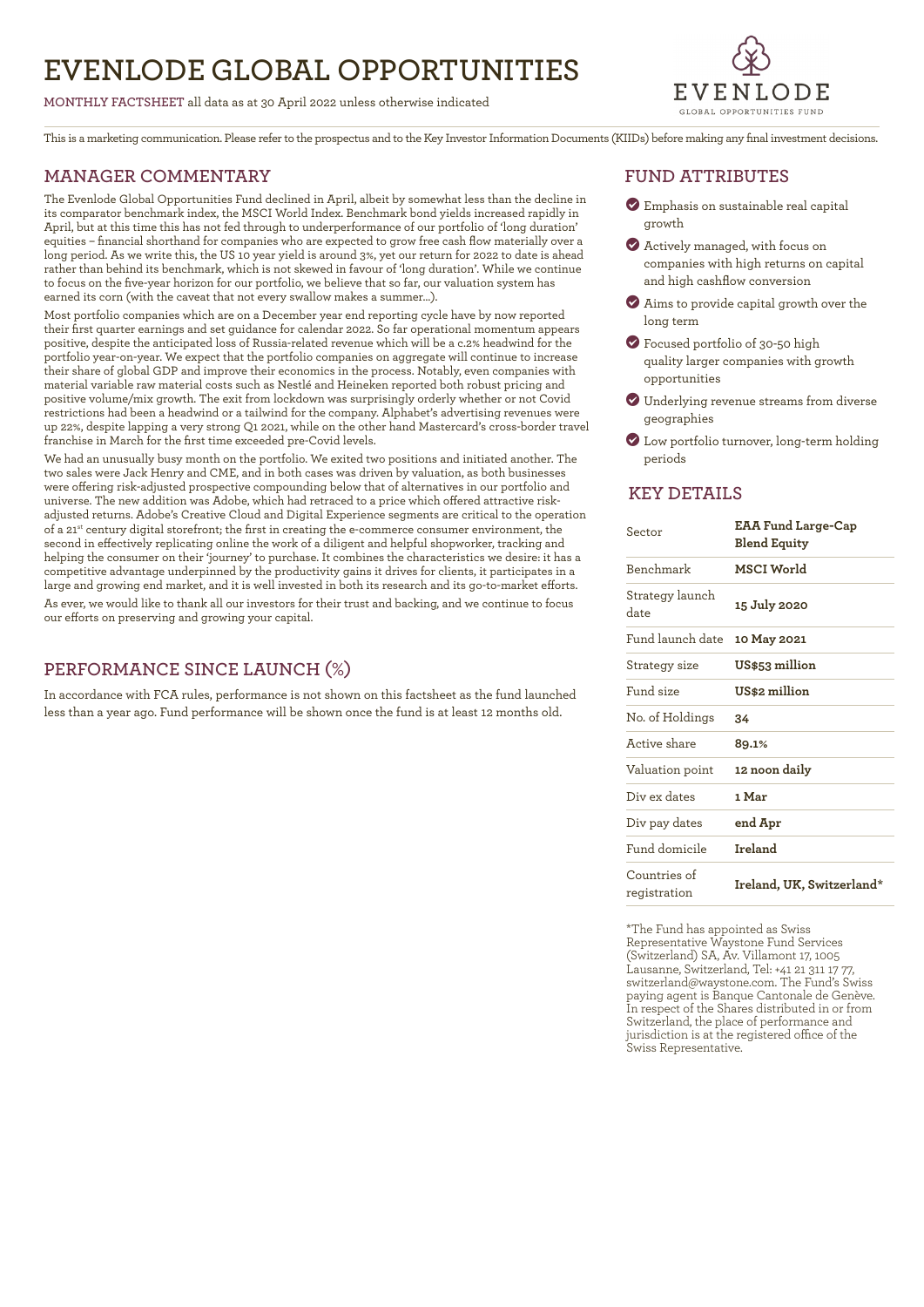

# **PORTFOLIO**





| Large Cap ( $> \text{\pounds}10 \text{ bn}$ ) | 96.7 |
|-----------------------------------------------|------|
| $\Box$ Cash                                   | 3.3  |



### **Size allocation (%) Geographical allocation (%)**

| North America         | 55.8  |
|-----------------------|-------|
| $\blacksquare$ Europe | 27.1  |
| ■ United Kingdom      | 12.2. |
| $\blacksquare$ Asia   | 1.6   |
| Cash                  | 3.3   |

| Mastercard                | 6.5  |
|---------------------------|------|
| Microsoft                 | 6.0  |
| Alphabet                  | 5.2  |
| Medtronic                 | 4.4  |
| Wolters Kluwer            | 4.4  |
| Nestlé                    | 4.1  |
| <b>RELX</b>               | 4.0  |
| Accenture                 | 3.8  |
| Heineken                  | 3.6  |
| Intercontinental Exchange | 3.6  |
| <b>LVMH</b>               | 3.4  |
| <b>Verisk Analytics</b>   | 3.2  |
| Broadridge Financial      | 3.2  |
| Experian                  | 2.9  |
| Adobe                     | 2.8  |
| Aon                       | 2.6  |
| Pernod Ricard             | 2.6  |
| Hermes International      | 2.5  |
| Marsh & McLennan          | 2.4  |
| Diageo                    | 2.4  |
| Total                     | 73.6 |

Investors will own shares in Evenlode Global Opportunities, not in the underlying holdings; these are the underlying assets owned by the fund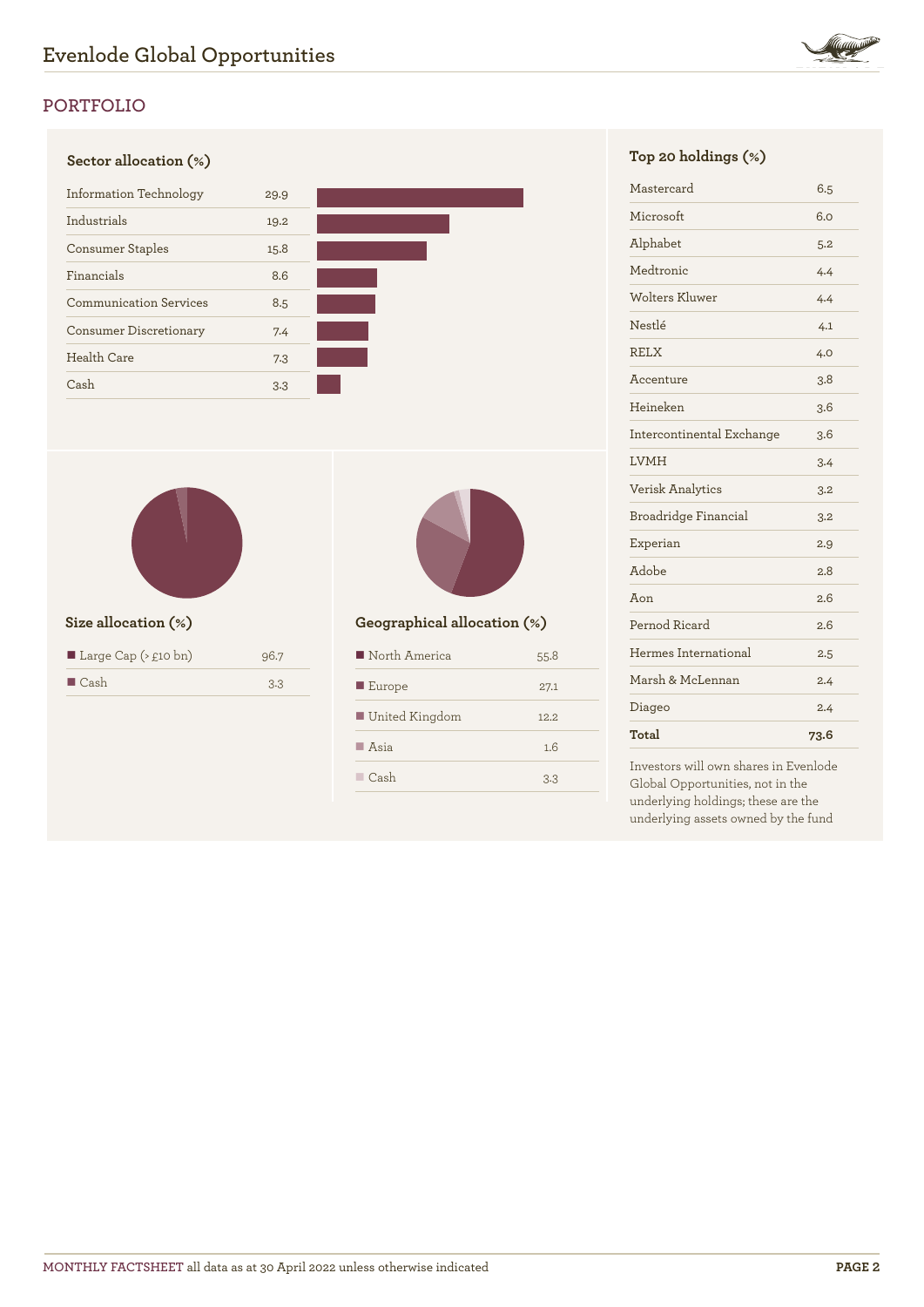

## **INVESTMENT TEAM**

**The Evenlode Investment Team totals 15 staff. Fund managers are supported by a team of analysts including three dedicated stewardship analysts, and the team works collegiately to challenge thinking and share ideas.**



# **Fund Manager**

Chris is a fund manager on the Evenlode Global Equity strategy, which launched in 2020, and

on the Evenlode Global Income strategy, which launched in 2017. Chris is a fully qualified Chartered Financial Analyst and has a degree from the University of Cambridge in Mathematics and Economics. Prior to Evenlode, Chris worked as a senior software engineer.



**Integration into the investment process**

# **CHRIS ELLIOTT JAMES KNOEDLER CHRIS MOORE**

**Fund Manager** James is a fund manager on the Evenlode Global Equity strategy, which launched in

2020. He previously worked as an Equities Analyst at Independent Franchise Partners (IFP) and before that worked as an Investment Analyst at Arisaig Partners and Newlands Investment Management. James graduated from Oxford University with a first-class degree in English and holds a Masters degree in Finance from the London Business School.

# **Head of Research**

Chris joined Evenlode Investment Management in February 2018 having previously

been an equity research analyst at Investec Bank and Berenberg. Chris is a fully qualified Chartered Accountant and Chartered Financial Analyst, and studied Accounting and Finance at Warwick University.

## **ENVIRONMENTAL, SOCIAL AND GOVERNANCE (ESG)**



**SAWAN KUMAR Head of Stewardship**



**CHARLIE FREITAG Stewardship Analyst**



**BETHAN ROSE Sustainable Investment Analyst**

We consider engagement with companies as an opportunity. Discussing challenges with companies enables us to understand their business context and obtain more information about their mitigation of and resilience to<br>the risks that we perceive. Ultimately though we are seeking to create long-term value for our clients through<br>im

#### **Our ongoing commitment**

#### Signatory of:



Evenlode Investment Management became a signatory to the United Nations Principles for Responsible Investment (UNPRI) in 2018. By becoming signatories, we commit to implementing these principles and incorporating environmental, social and governance factors into our investment process to help enhance returns and better manage risk for our clients.

? Strategy & Governance: A+

- ? Integration: A+
- **C** Engagement: A
- **Proxy Voting: A**

**Recent publications for download**

- ? **[UNPRI Assessment Report](https://evenlodeinvestment.com/resources/stewardship-assets/2020-Assessment-Report.pdf)**
- ? **[Responsible Investment Report](https://evenlodeinvestment.com/resources/stewardship-assets/Evenlode-Investment-Annual-Responsible-Investment-Report-2021.pdf)**
- ? **[Carbon Emissions Report](https://evenlodeinvestment.com/resources/stewardship-assets/Evenlode-Portfolio-Carbon-Emissions-Report-2021.pdf)**

#### **MSCI Rating**



Data as at 31 March 2022. Based on 100.0% of AUM. MSCI ESG Fund ratings are intended to measure the resilience of funds to long-term risks and opportunities arising from environmental, social and governance issues.

#### **Morningstar® Ratings**



Morningstar Sustainability Rating™

Ratings as at 31 March 2022. Based on 100.0% of AUM. The Morningstar® Sustainability Rating<sup>TM</sup> is intended to measure how well the issuing companies of the securities within a fund's portfolio holdings are managing their environmental, social, and governance risks and opportunities relative to the fund's Morningstar Global Category peers.

© 2021 Morningstar. All rights reserved. The information contained herein: (1) is proprietary to Morningstar and/or its content providers; (2) may not be copied or distributed; and (3) is not warranted to be accurate, complete, or timely. Neither Morningstar nor its content providers are responsible for any damages or losses arising from any use of this information. Past performance is no guarantee of future results. MSCI ESG Research LLC's ("MSCI ESG") Fund Metrics and Ratings (the "Information") provide environmental, social and governance data with respect to underlying securities within more than 31,000 multi-asset class Mutual Funds and ETFs globally. MSCI ESG is a Registered Investment Adviser under the Investment Advisers Act of 1940. MSCI ESG materials have not been submitted to, nor received approval from, the US SEC or any other regulatory body. None of the Information constitutes an offer to buy or sell, or a promotion or recommendation of, any security, financial instrument or product or trading strategy, nor should it be taken as an indication or guarantee of any future performance, analysis, forecast or prediction. None of the Information can be used to determine which securities to buy or sell or when to buy or sell them. The Information is provided "as is" and the user of the Information assumes the entire risk of any use it may make or permit to be made of the Information.